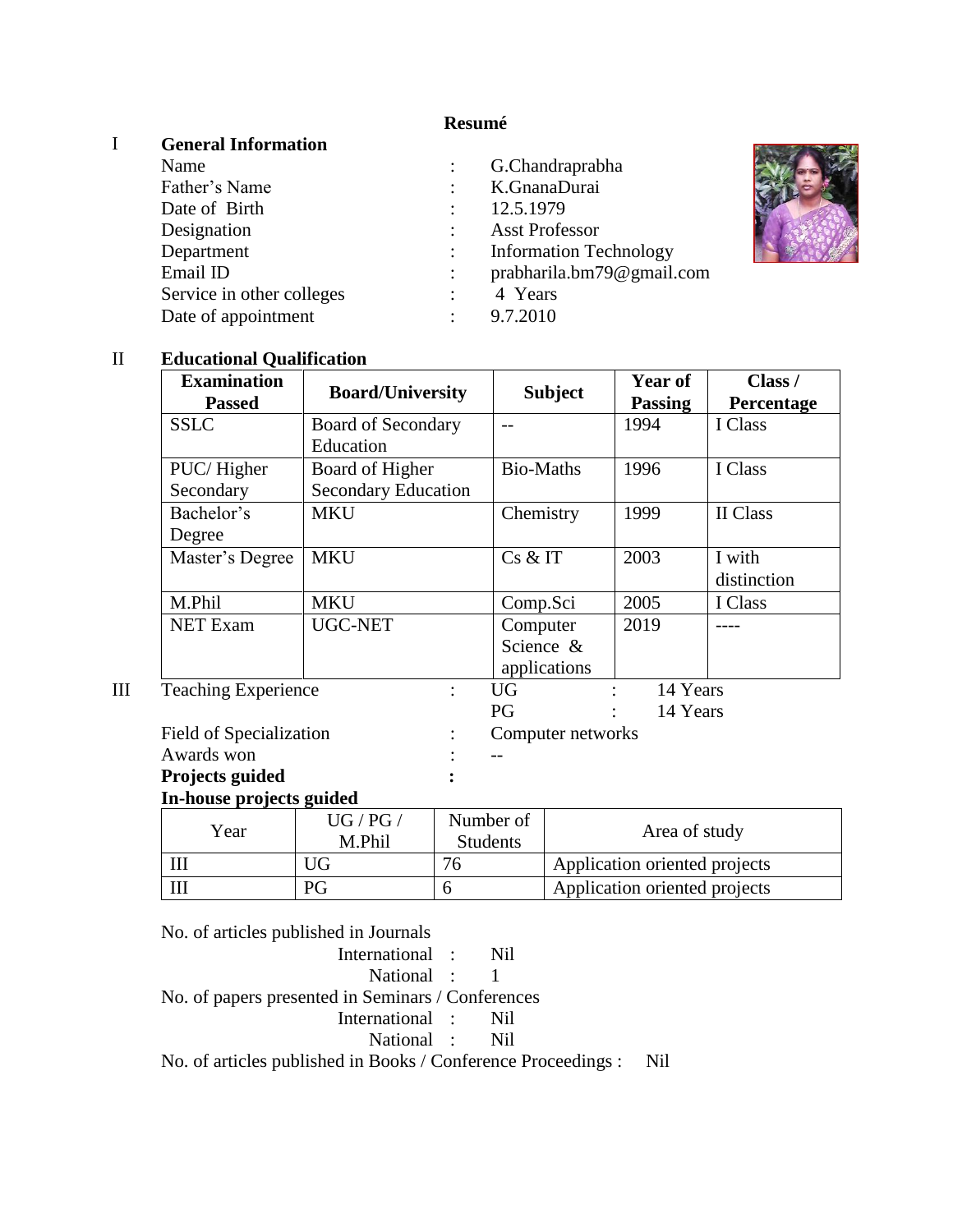| <b>Articles published</b> | "Enhanced Failure Recovery in Multi-channel"<br>Wireless Mesh Networks" PUBLISHED IN<br>Multi-Disciplinary Research Journal of<br>VVVC. |
|---------------------------|-----------------------------------------------------------------------------------------------------------------------------------------|
| <b>Papers presented</b>   | Nil                                                                                                                                     |

#### **Articles published in Books / Conference Proceedings : Nil**

**Books published / edited** : Nil

## V **Seminars/Conferences/Workshops attended**

| Date                     | Level        | Name of the Seminar / Conference /<br>Workshop                     | Venue              |
|--------------------------|--------------|--------------------------------------------------------------------|--------------------|
| 24.08.2011               | <b>State</b> | Seminar on Computing Techniques                                    | <b>VVV College</b> |
| 06.03.2012<br>07.03.2012 | National     | Innovative strategies – Teaching,<br>learning & Evaluation process | <b>VVV College</b> |

# VI **Course attended (Refresher / Orientation / any other )**

| Name of the Course          | Venue      | Duration              |
|-----------------------------|------------|-----------------------|
| <b>Retraining Teachers</b>  | VVV        | 03.12.2010-04.12.2010 |
| Programme                   | College    |                       |
| <b>Retraining Teachers</b>  | <b>VVV</b> | 31.10.2011-1.11.2011  |
| Programme                   | College    |                       |
| Introduction to             | <b>VVV</b> | 26.10.2016            |
| <b>ASP. Net Programming</b> | College    | &                     |
|                             |            | 27.10.2016            |
| Mobile App                  | VVV        | 25.10.2017            |
| Development                 | College    | &                     |
|                             |            | 26.10.2017            |
| <b>Retraining Teachers</b>  | <b>VVV</b> | 16.12.2017            |
| Programme                   | College    |                       |
| Effective teaching          | <b>VVV</b> | 29.08.2018            |
| through Google              | College    |                       |
| Applications                |            |                       |
| <b>ICT</b> Tools for        | <b>VVV</b> | 5.07.19               |
| <b>Effective Teaching</b>   | College    |                       |

X Student – oriented Service :

Staff – in – charge of various activities in the

i. **Institution**

| $ 2010 - 11$  | Discipline committee             |
|---------------|----------------------------------|
| $ 2011 - 12 $ | Placement cell member            |
| $ 2012 - 13$  | <b>Youth welfare Association</b> |
| $ 2013 - 14$  | Placement cell member            |